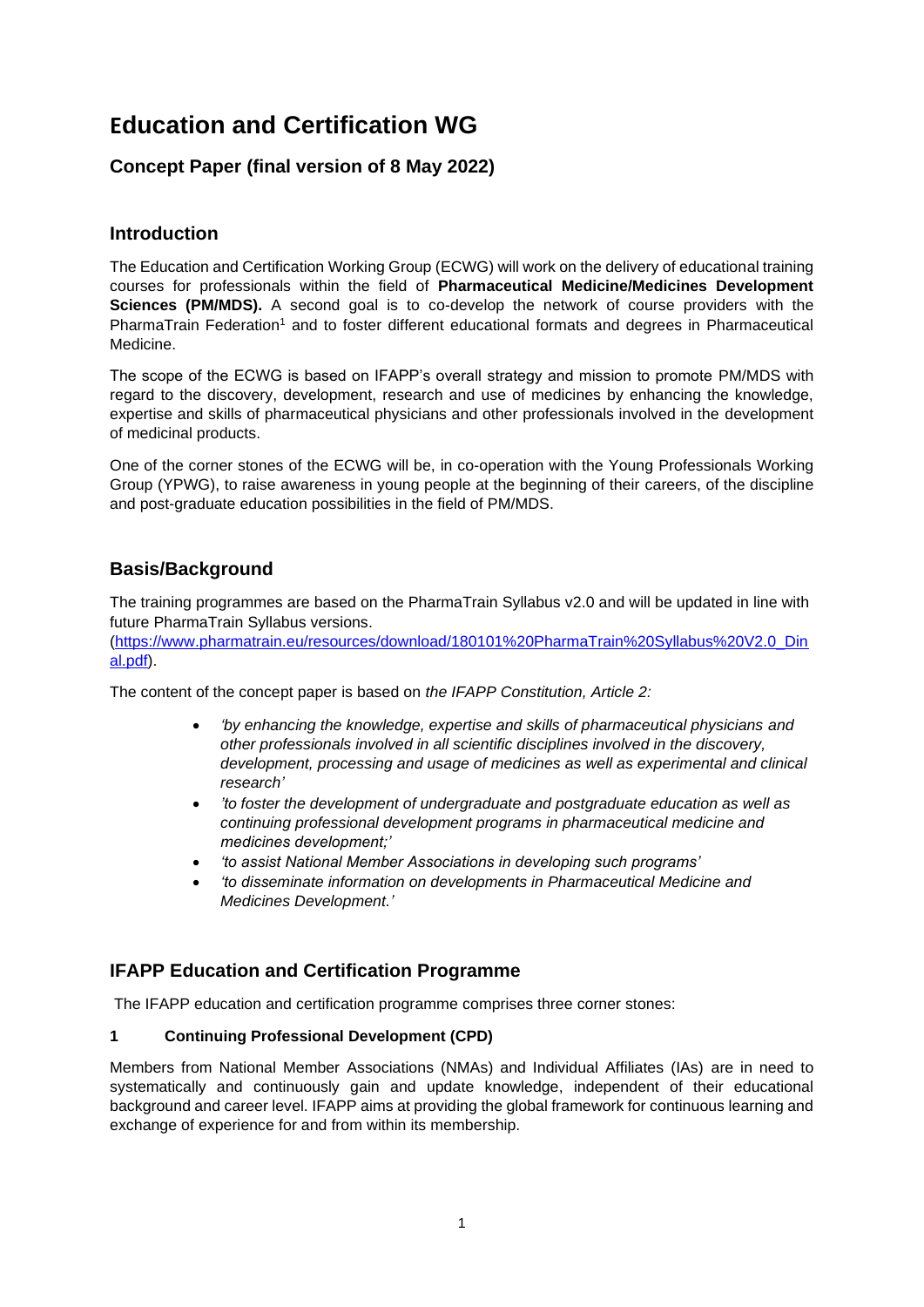## **1a Short courses in pharmaceutical medicine/medicines development sciences and related disciplines**

Such post-graduate education and training courses, covering any topic(s) of the PharmaTrain Syllabus or beyond, are provided by IFAPP, and the organising NMA is responsible for the quality of content and delivery of the courses as well as their financial and technical management. The length of a course is at the discretion of the organiser.

National and international education and training courses, either set up ad hoc or as continuously updated courses, preferably provided in English, will be published under a specific icon on the IFAPP website and will be announced in IFAPP TODAY.

### **1b NMA and international IFAPP Webinars**

Ad hoc webinars will be provided to ensure that IFAPP members are aware of fast evolving developments such as, options and challenges of Real-World Evidence (RWE) data, Modelling and Simulation, Artificial Intelligence, licensing and monitoring developments, advanced therapies, new developments in Health Technology Assessment (HTA) and regulatory obligations, current health topics like acute infections, etc. Experts from all involved stakeholder groups like academia and scientific societies, life science companies, service providers, governmental bodies, or patient organisations will present newest developments and provide opportunities for exchange of experience, questions and discussions.

The webinars will be conducted in close cooperation with or by the NMAs with the intention to fill gaps and/or update the members' knowledge. There will also be short webinars addressed at young professionals in collaboration with the YPWG.

The IFAPP CPD webinars will all be presented and promoted within the "IFAPP CPD Network" icon on the IFAPP website with the aim to enable IFAPP members to select CPD topics from a broad, global scope of interesting offerings on different topics and in different languages.

#### **2 Development and support to Diploma, Master and Certificate Courses in PM/PMDS**

IFAPP is supporting existing and newly developed post-graduate courses that enable the trainees to receive a certificate, diploma or master in PM/MDS for physicians and other academic disciplines involved in the development of new medicines or medical devices as well as in related disciplines if they are offered by a NMA or a university/training organisation in a NMA and if they adhere to the PharmaTrain standards for syllabus, modular curriculum and their quality criteria. Such course standards were jointly developed between 2009 and 2014 by PharmaTrain and IFAPP within a project enabled by the public-private partnership IMI (Innovative Medicines Initiative<sup>2</sup>). Since 2014 course providers can apply for a PharmaTrain Federation assessment of their course(s) leading to the international recognition of "PharmaTrain Centre of Excellence", "PharmaTrain Centre" or "PharmaTrain Course" and thus becoming a member of the global network of course providers committed to continuously increasing quality and harmonisation of education in PM/MDS and related disciplines. IFAPP is supporting such course providers in achieving the respective recognition and by promoting their courses on the IFAPP website and newsletter.

Examples are the following courses for which IFAPP negotiated a fee reduction for IFAPP members (in the NMAs and for Individual Affiliates):

- GPMed, Austrian Society for Pharmaceutical Medicine: Certificate/Advanced Certificate Course in Medical Affairs and Pharmaceutical Medicine
- University of Basel/ECPM<sup>5</sup> 's Diploma Course in Pharmaceutical Medicine/Medicines Development Sciences.

#### **3 Specialist of Pharmaceutical Medicine/Medicines Development Sciences**

Currently, academically qualified people working in pharmaceutical research and development are trained on the job, undertake CPD, and participate in university training courses to achieve a